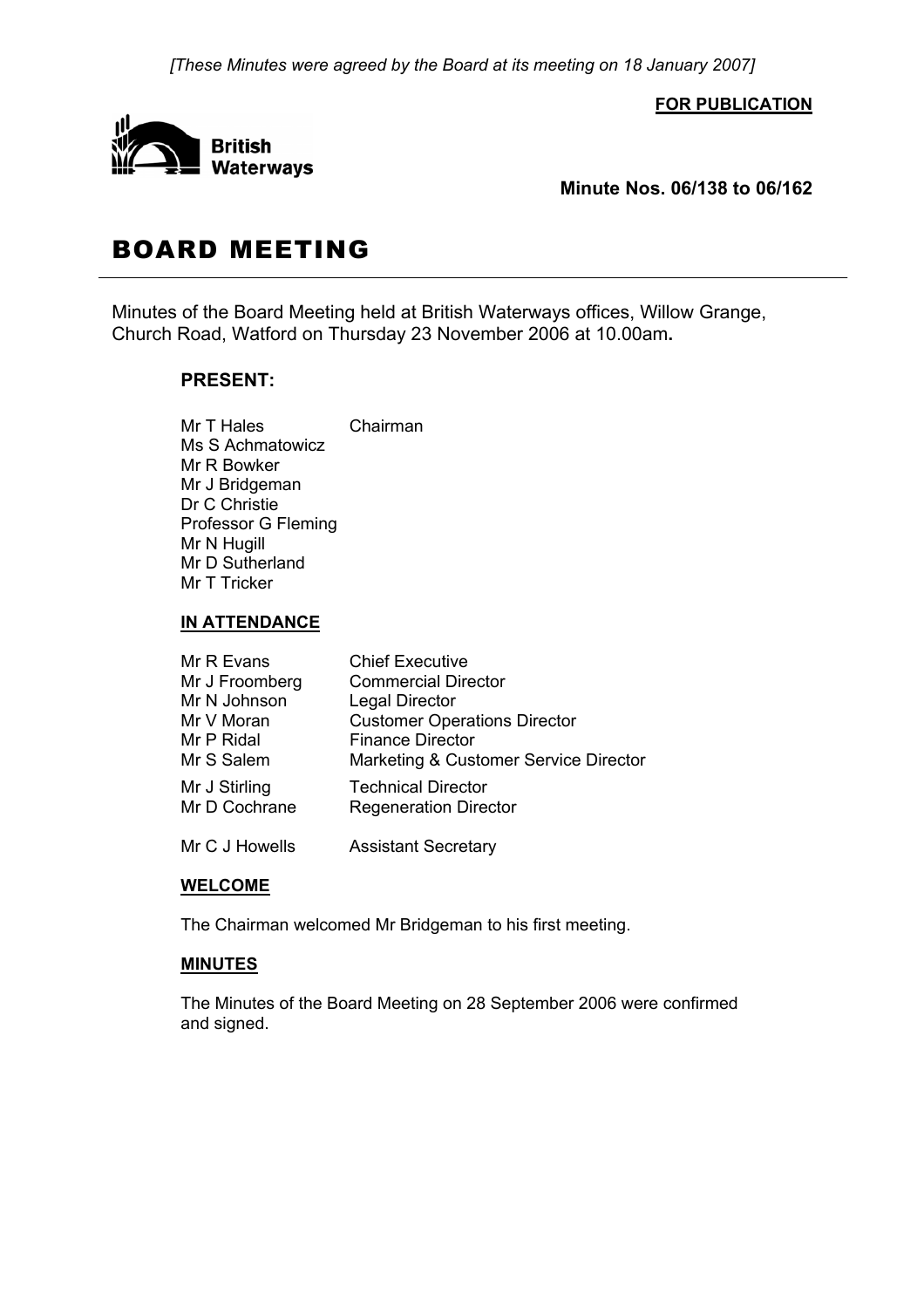# **MATTERS ARISING**

### **Jericho (Minute 06/118)**

06/138 The Chairman referred to the letter that had been sent to Board Members by a member of the Jericho community about the eviction of squatters from the Castlemill Boatyard. After a discussion, the Board agreed that it remained satisfied with the handling of the matter in what were accepted to be difficult circumstances. The Executive was asked to continue its constructive dialogue locally.

> The Commercial Director reported progress of the sale which was under contract, subject to planning permission.

#### **Cycling Study – Regents Canal (Minute 06/124)**

06/139 The Marketing and Customer Service Director advised that the recommendations in the Regents Canal cycling study were being implemented. It should be possible to have assessed their effectiveness by early Summer 2007 and decide then on their extension to other waterways. He would respond to points raised by Ms Achmatowicz outside the meeting.

### **Edinburgh Quay (Minute 06/126)**

06/140 Dr Christie asked for an update on the provision of waterspace at Edinburgh Quay. The Executive explained that an analysis was in progress of the relative merits of Edinburgh Quay and the nearby Harrison Park site as a visitor destination and moorings site. It was acknowledged that the latter was a less central location. A note on this would be provided for the next Board Meeting.

#### **Property Group (Minute 06/135)**

06/141 The Legal Director advised that he was drawing up terms of reference for the Group, which would be formally constituted as a Committee of the Board. These would go firstly to the Committee and then to the Board.

#### **Nomination Committee (Minute 06/135)**

06/142 The meeting to discuss succession planning would be convened as soon as possible in 2007.

# **CHIEF EXECUTIVE'S REPORT**

06/143 The Board noted BWB 3255.

 The Chief Executive updated the Board on the discussions with DEFRA on BW's grant and the proposed contract with Government.

 He advised that next year's grant (2007/08) had still not been confirmed. This was expected in December. £55.4 million seemed the most likely outcome.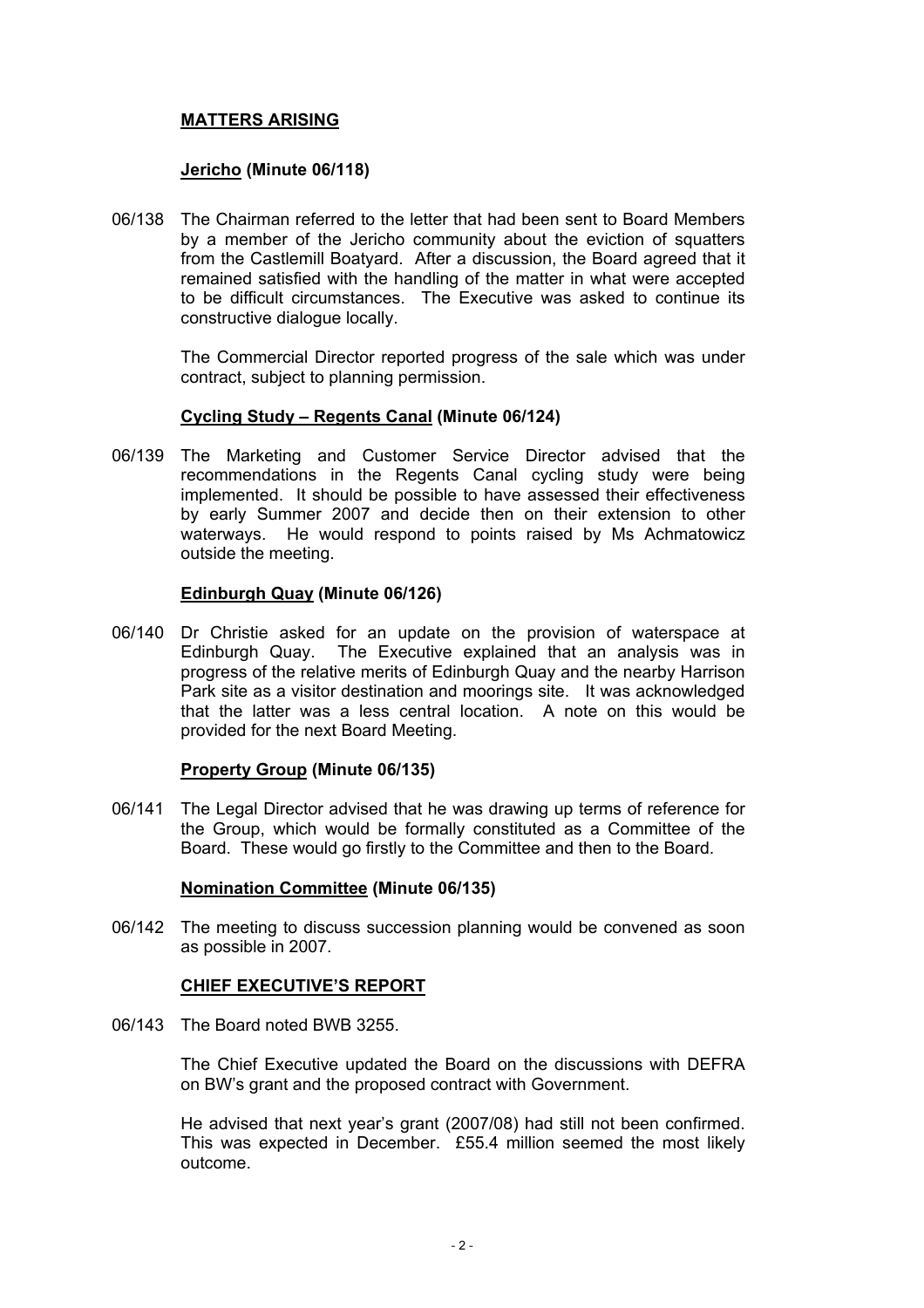# *[Text omitted as commercial sensitive]*

 The Board then briefly reviewed the concern of stakeholders to the grant funding position and the reported initiatives that they were taking to bring this to the attention of Government.

 Finally, the Chief Executive referred to the announcement on the reorganisation of DEFRA which was thought to be imminent. The Board agreed that in this event it would be prudent for BW to be proactive about options for its own future and to propose to DEFRA that it instituted a study, including innovative models. This would be predicated on the achievement of a stable funding regime rather than a particular position in Government. Treasury and Scottish Executive would be kept closely informed.

# **Stakeholder Relations – Scottish Executive**

06/144 The Chief Executive referred to the agreement with Scottish Executive in 2003 that in return for increased grant BW would invest commercial capital to grow earned income in Scotland. The Scottish Executive was now asking for the evidence, including through accounting transparency that this had been delivered.

> The Board agreed it was essential that not only the spirit and the letter of the original agreement were honoured, but also that this was clearly demonstrated. The Finance Director explained the accounting complexities underlying this objective. He was working with the Director Scotland to resolve these before the Spring 2007 CSR settlement. The outcome would be a clear presentation of the balance of income and expenditure between Scotland and England and Wales in BW's Accounts.

# **Waterway Unit Restructure**

06/145 The Customer Operations Director gave an update on the progress of the waterway restructuring. He gave an assurance in response to Dr Christie that with the resultant greater clarity and focus of activity there would be no reduction in the quality of service offered, though there may be some reduction in non-core activities.

> Outsourcing was referred to as a component of the restructure. This allowed BW to concentrate on the core activities that it did best.

# **Police Award**

06/146 It was agreed that the Chairman would write to congratulate Graham Smith, Operations Supervisor and Ray Farrow, Patrol Officer, who were to receive an award from the Metropolitan Police Marine Support Unit for their significant contribution in tackling serious and organised crime on London's Waterways.

# **Legal Matters**

06/147 The Chief Executive drew the attention of the Board to the favourable decision of the VAT and Duties Tribunal in rejecting a challenge from a prominent boater to BW's treatment of VAT on River Registration Certificates. This removed the threat of a loss of significant VAT refunds.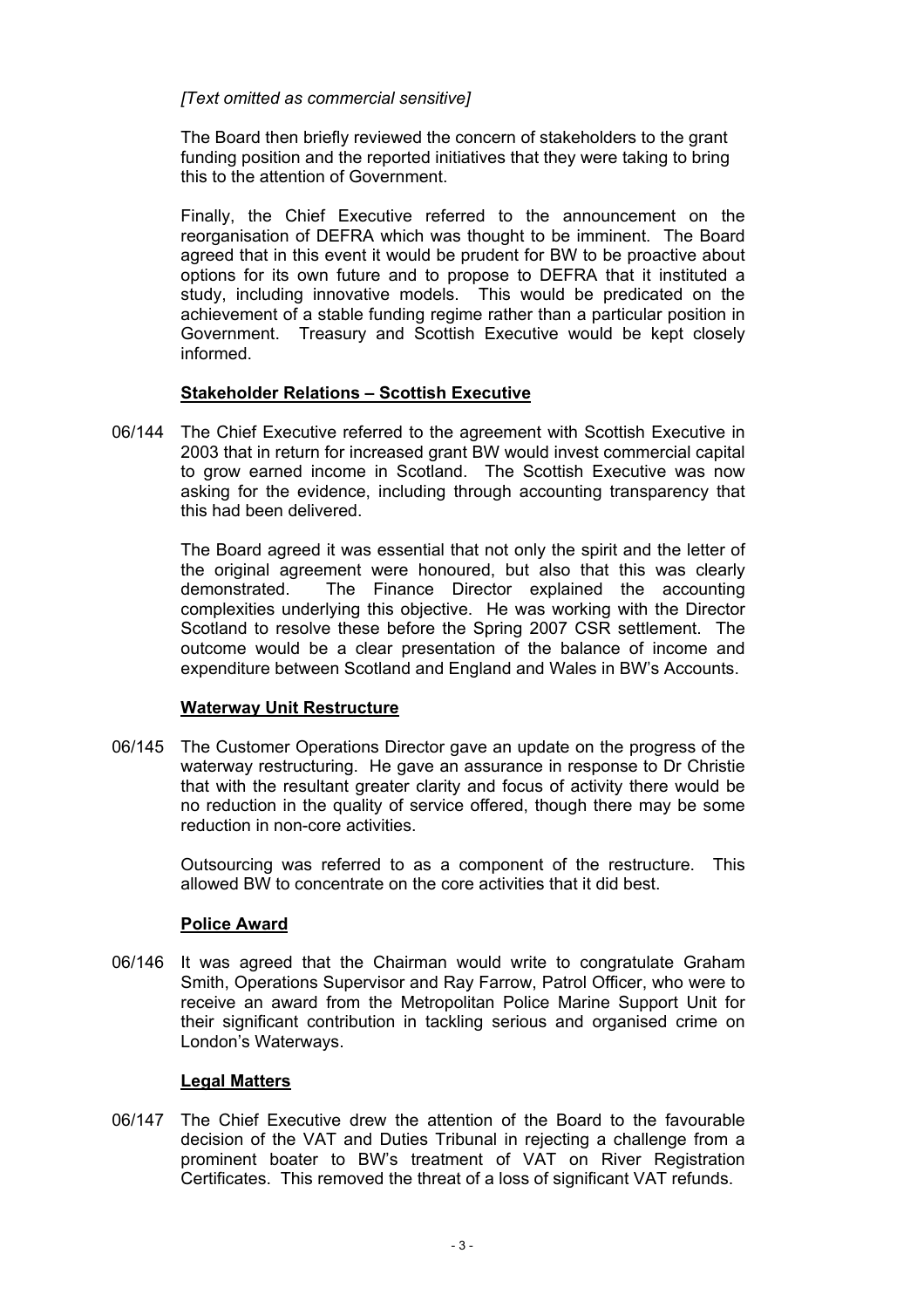The Legal Director drew the attention of the Board to the decision to plead guilty to a charge under the Health & Safety at Work Act 1974 concerning the tractor accident on the Kennet and Avon Canal in 2004 in which two contractors died. Sentencing was postponed to another date.

### **Invasive Plants/Habitats Regulations**

06/148 Professor Fleming noted the reports on the invasive plant Floating Pennywort and the Habitats Regulations and BW's River Usk abstraction. He highlighted the increasing ramifications for managing waterways and the costs involved of these and other environmental regulations.

#### **Tree Management - London**

06/149 Responding to Mr Bridgeman, the Chief Executive undertook to consider BW's approach to tree management and carbon policy in the context of the overall review of sustainability and KPIs.

#### **Bridgewater Canal – Coal Authority**

06/150 A brief note on progress of discussion with Peel Holdings and the Coal Authority on the mining subsidence issues on the Bridgewater Canal would be provided for the next meeting.

#### **FINANCE REPORT**

- 06/151 The Board noted BWB 3256 covering the following:
	- Statement of the BW cash position as at mid November 2006;
	- A summary of the results for the 6 months period to September 2006;
	- A summary of the F6 full year forecast;
	- An explanation of the Business Plan timetable.
	- Traffic light schedule of current year Business Plan milestones;

 The Finance Director reported that he was working on a high level "Blue Book" finance report for the Board. Mr Tricker was providing advice on this.

 On the Business Plan milestones, the Executive confirmed that a rationalisation to produce a more balanced approach reflecting the business as a whole was in progress, e.g. more focus on core waterway.

 The Commercial Director explained the background to the slower than anticipated progress on some Waterside Pub Partnership milestones. He remained confident that the Partnership would deliver the expected benefits over time.

 The Board noted the overall financial position and welcomed the progress being made.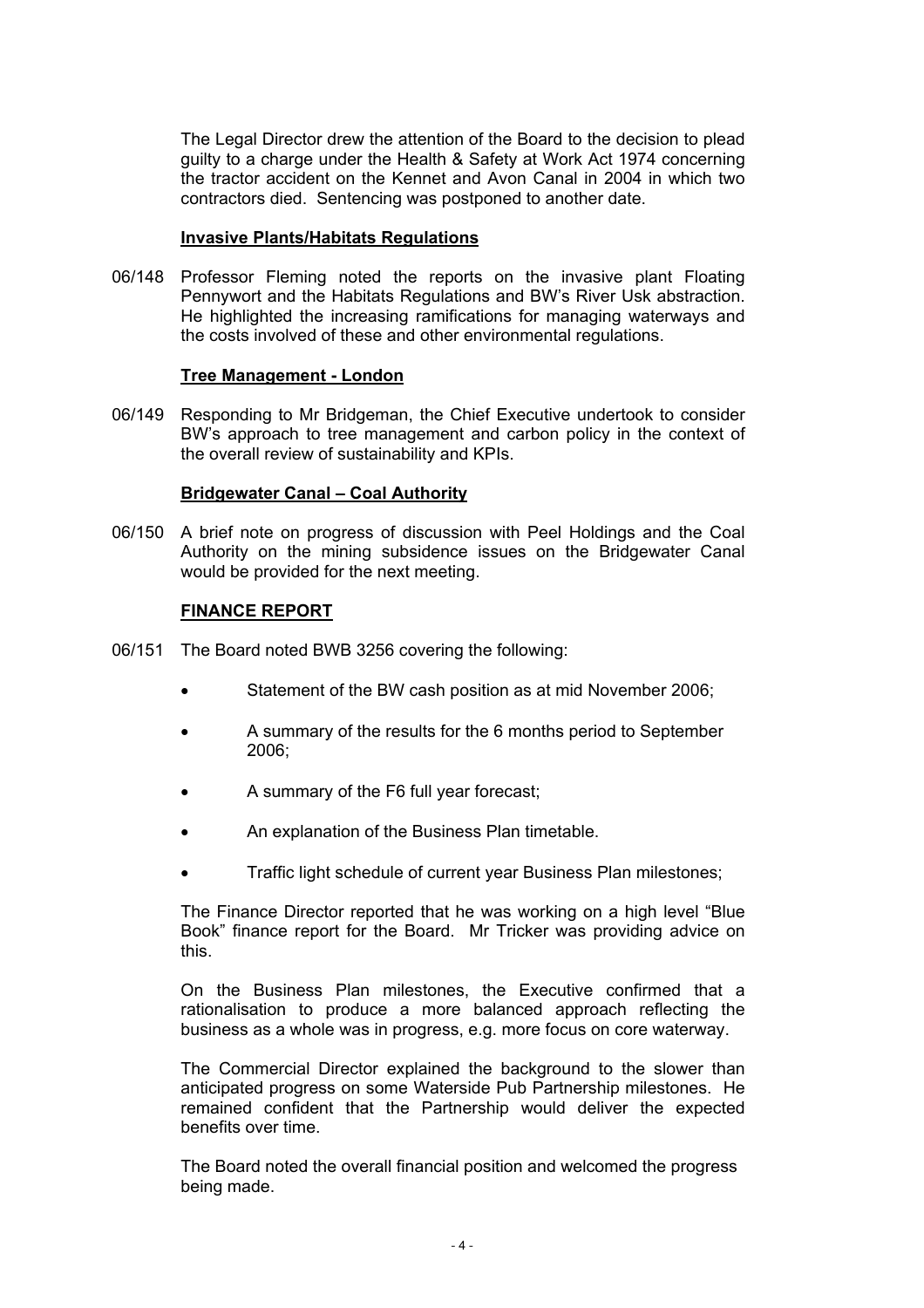# **HEALTH & SAFETY MANAGEMENT PROGRESS REPORT**

06/152 The Board noted BWB 3254.

 The Technical Director highlighted the steady improvement in the health and safety performance. He also referred to the Executive's decision to address two priority safety issues involving customers and the public, i.e. swimming in canals and cycling on towpaths.

 The Technical Director explained that the emphasis would change in future reports from RIDDOR reportable to lost time injuries.

 The Board commended the performance of the East Midlands Business Unit in achieving the milestone of two years without a reportable incident.

#### **THE WATERWAYS TRUST**

06/153 The Board considered BWB 3259 by the Chief Executive.

 Following a discussion, the Board agreed the action plan set out in the memorandum, including that BW should fund TWT for a further year (07/08) at current levels. It was further agreed that by the time of the next full review all remaining issues should have been addressed.

#### **VOLUNTEERING**

06/154 The Regeneration Director introduced BWB 3257. This considered the current involvement of BWB in volunteering and the outputs being achieved, together with a series of next steps agreed by the Executive for taking volunteering forward.

> The Board endorsed the approach, including Mr Tricker's recommendation that a volunteer recognition scheme be included with an annual awards event.

#### **COMMERCIAL DIRECTOR'S REPORT**

06/155 The Commercial Director introduced BWB 3253.

 The Board noted the Market Commentary and Other Key Issues together with the Capital Programme. Mr Froomberg alerted the Board to a future request for an increase in the approved equity funding for the Wood Wharf Partnership.

#### **Project for Approval – Gloucester Quays Joint Venture**

06/156 The Commercial Director recalled that in November 2001 the Board had approved, in principle, establishing a Joint Venture (JV) with Peel Holdings to develop their respective sites at Gloucester. (BWB 3000). An update paper was provided in July 2006 (BWB 3237) following the grant of outline planning consent for the development and detailed consent for the inner relief road and canal bridge crossing. Approval of the creation of the JV was now requested as set out in the memorandum.

Mr Hugill and the Chairman both commended the project to the Board.

The Board agreed the following: -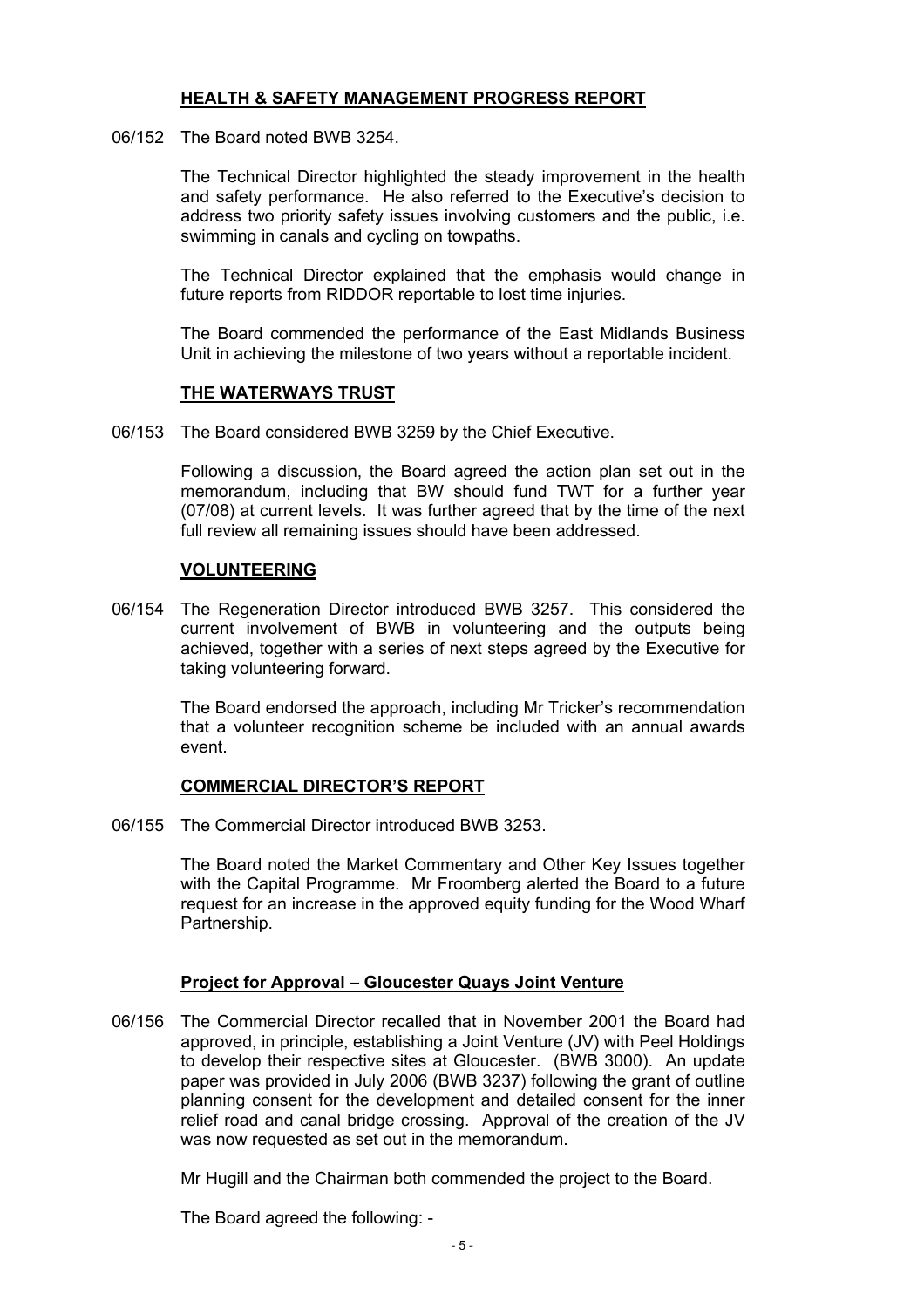- The creation of a Joint Venture on the basis of a 50:50 Limited Liability Partnership with Peel Holdings, which was the same structure used for the Pub Partnership;
- *[Text omitted as commercially sensitive]*;
- *[Text omitted as commercially sensitive];*
- To appoint Philip Ridal, Nigel Bell and Ian Jarvis as the three BW Directors of the partnership;
- Delegate the creation of the legal documentation of the partnership to the BW Executive;
- To authorise the project team to seek the approval of DEFRA/Treasury to these recommendations. DEFRA/Treasury reviewed this project in 2001 and 2002 and approved it in principle, subject to gaining a planning consent, securing grant funding from the RDA (now EP) and providing further sensitivity analysis on the figures;
- To commence construction of the canal bridge crossing in January 2007, subject to the creation of the Joint Venture.

#### **Project for Noting – Attercliffe, Sheffield Regeneration**

06/157 The Board considered the proposed approach to a major regeneration opportunity at Attercliffe, East Sheffield and the next steps for progressing this.

*[Text omitted as commercially sensitive]* 

The Board agreed this approach.

# **RESTORATION REPORT (BWB 3258)**

- 06/158 The Board considered a project submitted for approval.
	- Cotswolds Canal Phase 1. To restore to full navigation the canals between Brimscombe Port and Stonehouse and create a trail between Stonehouse and Saul Junction.

 In the discussion, the Regeneration Director confirmed to Mr Sutherland that he was confident that the Waterway Trust would raise its commitment of £469k over the term of the project.

 The Board accepted there were significant risks, but on the basis that these were capped and with the project scoring highly in the core activity of regeneration, it was resolved to proceed as follows:

- BW's total contribution to be set at £3m;
- The Executive to be tasked to reduce the current risks of overspend or achieve additional income to deliver the project within the BW contribution of £3m;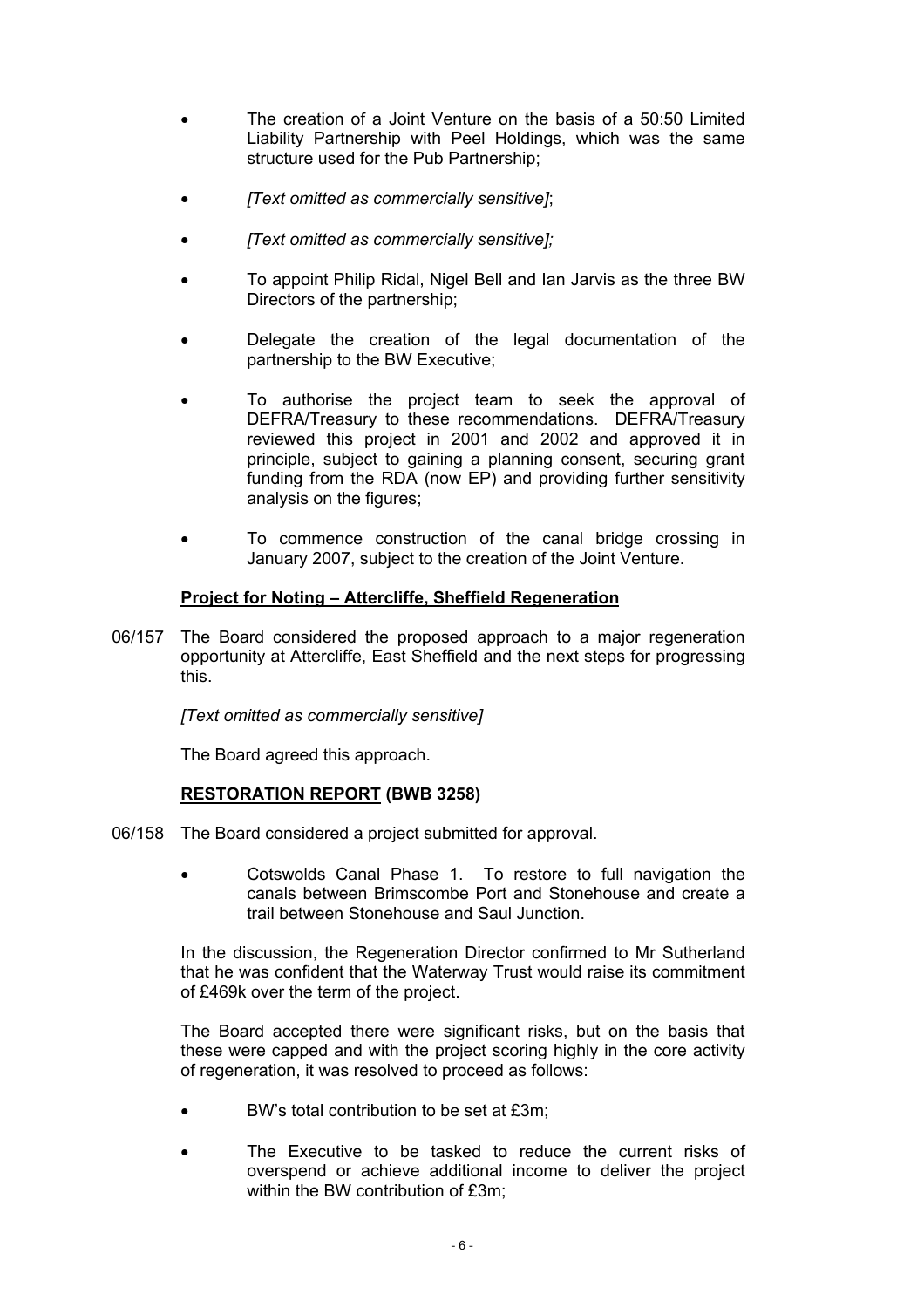- Approval be given to sign the HLF funding contract and cash drawn down to commence;
- Approval be given for construction to commence with expenditure subject to clawback limited to £3.2m by March 2007;
- The Executive to be instructed to advise the Board at or before the end of March 2007 that they can deliver the project within the agreed £3m BW contribution and that they are therefore proceeding to completion;
- If the Executive cannot reduce the risks, then BW will not proceed, the project will be abandoned, recognising the significant reputational risks and the risk of having to repay £1.6m of funding.

 A progress report on the Olympic and Bow Back River Restoration by the Director London was noted.

#### **AUDIT COMMITTEE**

06/159 The Minutes of the Meeting of the Audit Committee on 2 November 2006 were noted.

> Mr Bowker highlighted the Committee's first meeting with the newly appointed external auditors, Grant Thornton. The Committee had welcomed the Auditor's focus on BW's principal business risks.

#### **SEAL REGISTER**

06/160 The Seal Register, showing that documents 18,876 to 18,939 had been sealed since the last meeting of the Board, was received.

#### **OTHER BUSINESS**

#### **British Waterways Pension Trustees Limited**

- 06/161 The Board considered a paper tabled by the Finance Director and resolved as follows:
	- To nominate Neil Chater, Barrie Milsom Tom Kent and Steve Pullinger as the member-nominated directors of the Trustee Company;
	- To appoint BES Trustees plc as a director of the Company;
	- To authorise Susan Achmatowicz to (a) attend as the BWB representative and vote on its behalf at the AGM of the Company, and any general meeting of the Company convened to amend the articles, and any adjournments of those meetings, and (b) give consent on behalf of BWB to accept short notice of those meetings, if necessary.

#### **FEEDBACK FROM BOARD VISIT**

06/162 Board Members would be visiting departments at Willow Grange in the afternoon and would receive presentations on their work. Feedback on the visits would be given to Mr Salem.